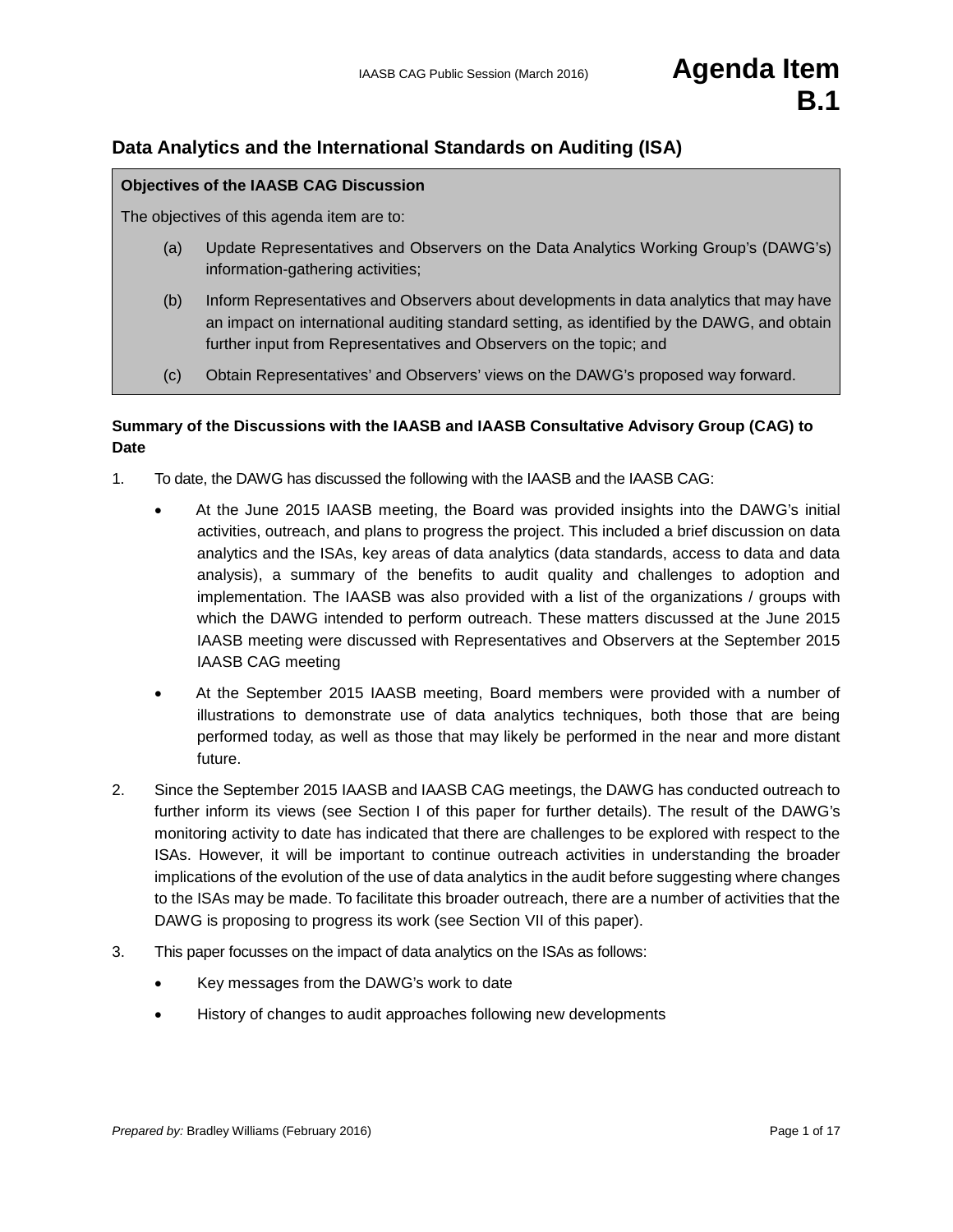- ISAs that contain reference to Computer Assisted Audit Techniques (CAATs)[1](#page-1-0)
- Challenges being faced by stakeholders, including examples of current challenges with data analytics and the ISAs
- Interactions with other IAASB projects
- Ongoing efforts of others (such as member bodies) relevant to the IAASB
- DAWG's proposed way forward

### **Section I – Key Messages from the DAWG's Work to Date**

- 4. To date, the DAWG has performed outreach with numerous individuals representing practitioners / accounting firms, national auditing standard setters (NSS), regulators and audit oversight bodies, IFAC member bodies and other professional organizations, investors and analysts and those charged with governance. The key messages from these outreach discussions to date are the following:
	- (a) Innovation in audit is essential if the audit is not to be marginalized;
	- (b) Audit standard setters need to proceed, but with some caution, in the area of standard setting; and
	- (c) Stakeholders, particularly practitioners, audit oversight bodies and standard setters, need to work together in addressing developments occurring in technology. There are evolving expectations of the public regarding an auditor's use of technology in carrying out a more effective audit of historical financial statements.

### *Innovation*

- 5. The ISAs have historically contemplated the use of technology in the audit, in the form of CAATs. Practitioners have generally made use of developments in technology to be able to automate many of the procedures that had previously been performed manually. However, as noted in paragraph 9 of this paper, there are mixed views on whether data analytics represents an extension of CAATs, or whether they represent a fundamental shift in emphasis in the use of data in an audit.
- 6. Developments in technology, both within the financial reporting systems used to initiate, process, record and store data representing the information in the financial statements, and the tools and techniques available to analyze that data, are resulting in questions being asked by stakeholders regarding the continued relevance of the current audit model. In a number of jurisdictions, particularly those that are now subject to mandatory auditor rotation where proposals and re-proposals for audit are now more common, entities being audited are expecting the auditor to perform, at least partially, a data enabled audit.
- 7. The current audit model is not broken, and has served stakeholders well in the past. It has however been constrained by technological limitations that no longer exist. Additionally, auditors find challenges in fitting the audit evidence derived from data analytics into the current audit approach required by the auditing standards.

<span id="page-1-0"></span>The ISA glossary defines computer-assisted audit techniques as applications of auditing procedures using the computer as an audit tool (also known as CAATs).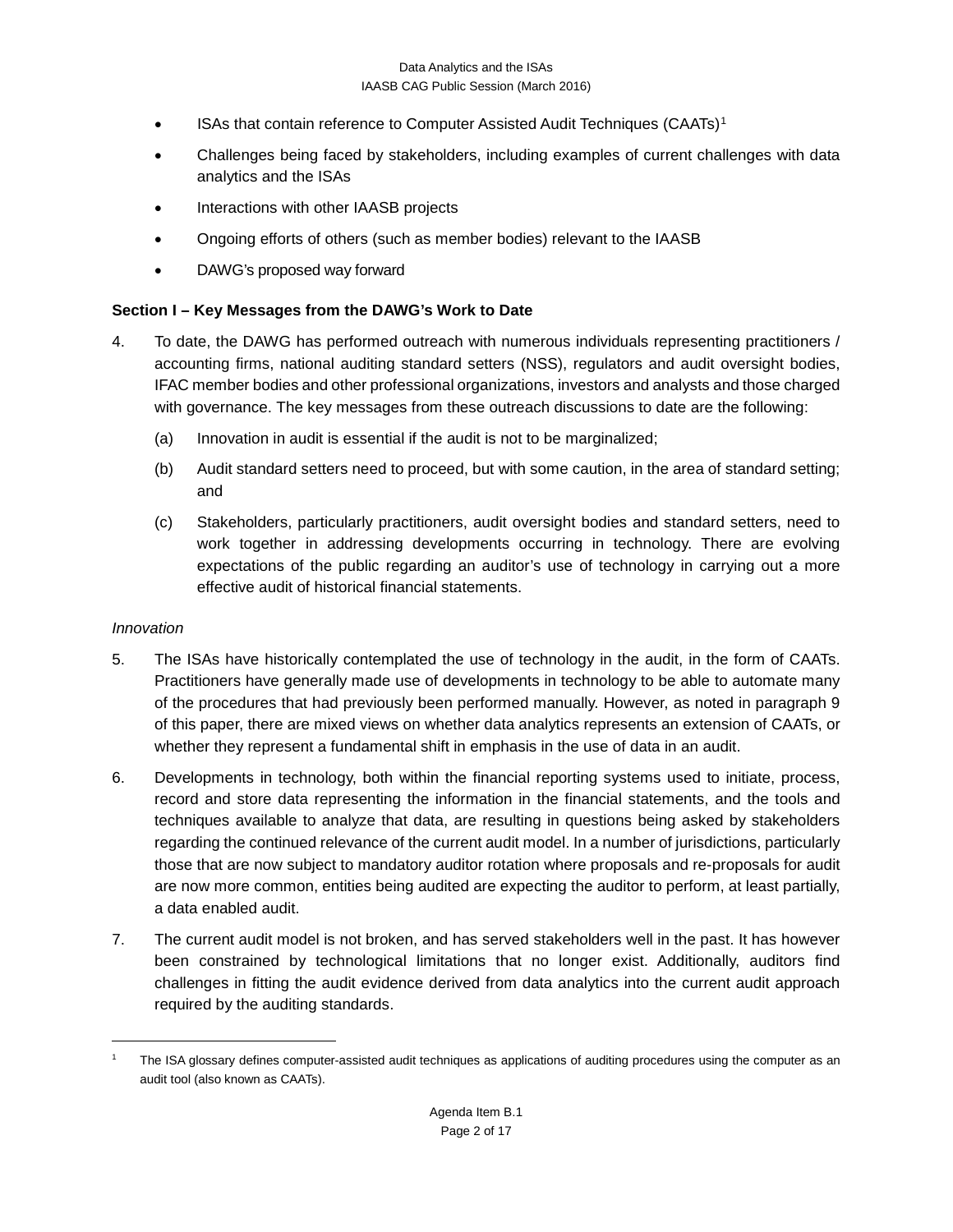## *Audit Standard Setting Proceed But with Caution*

- 8. Practitioners and audit oversight bodies are looking to standard setters, such as the IAASB, to act in this area. Auditing standards should enhance audit quality and also be able to accommodate developments (such as technology developments) that occur in the future such that they are not in a continuous state of change. While significant developments have occurred to date in the area of data analytics, further development and analysis (such as academic research) is anticipated in the near future. Until the path forward is clearer, significant changes to the standards at this time may lead to unintended consequences. However, there are likely opportunities for the ISAs to be amended to address data analytics, for example, in conjunction with the IAASB's current / ongoing projects (see Section V of this paper).
- 9. Stakeholders have also communicated the importance of defining what data analytics is, and more importantly, what it is not. However, from outreach performed and working group discussions to date, there are mixed views as to what an appropriate definition of data analytics in the context of an audit of historical financial statements should be. Are data analytics just an extension of CAATs? Some believe this to be the case. Others believe CAATs are about utilizing technology in the audit at a general ledger or summary level, whereas data analytics allows the auditor to analyze data at the detailed transaction level and make it easier than it was before for the auditor to analyze the data and form conclusions, for example, through visualization.

# *Working together to Meet Evolving Expectations*

- 10. Data analytics challenges everyone and giving serious consideration to the possibilities requires vision. The ISAs were written in a completely different technological era. Some view the current environment as an opportunity to think again about what the audit could, or perhaps should be.
- 11. The ISAs do not prohibit the use of data analytics techniques, however, they are not explicitly mentioned in the ISAs. The lack of explicit reference to data analytics in the ISAs may be viewed as a barrier to their adoption more broadly. This is a result of the view that gathering information from use of data analytics does not reduce the existing required procedures in the ISAs, even if those required procedures now appear redundant as a result of the information gained from use of data analytics.
- 12. In a regulatory environment where practitioners are being innovative with the use of developments in technology to enhance audit quality and the effectiveness and efficiencies of their audits, they are having to be courageous in new ways of auditing without the support of the auditing literature. In some jurisdictions, increased use of technology and data in the audit are being demanded by the marketplace. This is a challenge both for practitioners and audit oversight bodies that regulate their work.
- 13. While recognizing the advice to proceed with caution in establishing new requirements or amending existing requirements as discussed in paragraph 8 of this paper, adding examples of data analytics or providing guidance through application material in the ISAs or issuance of other non-authoritative IAASB guidance or a DAWG publication may help in supporting an environment where practitioners are taking innovative steps to enhance the effectiveness and efficiency of their audits.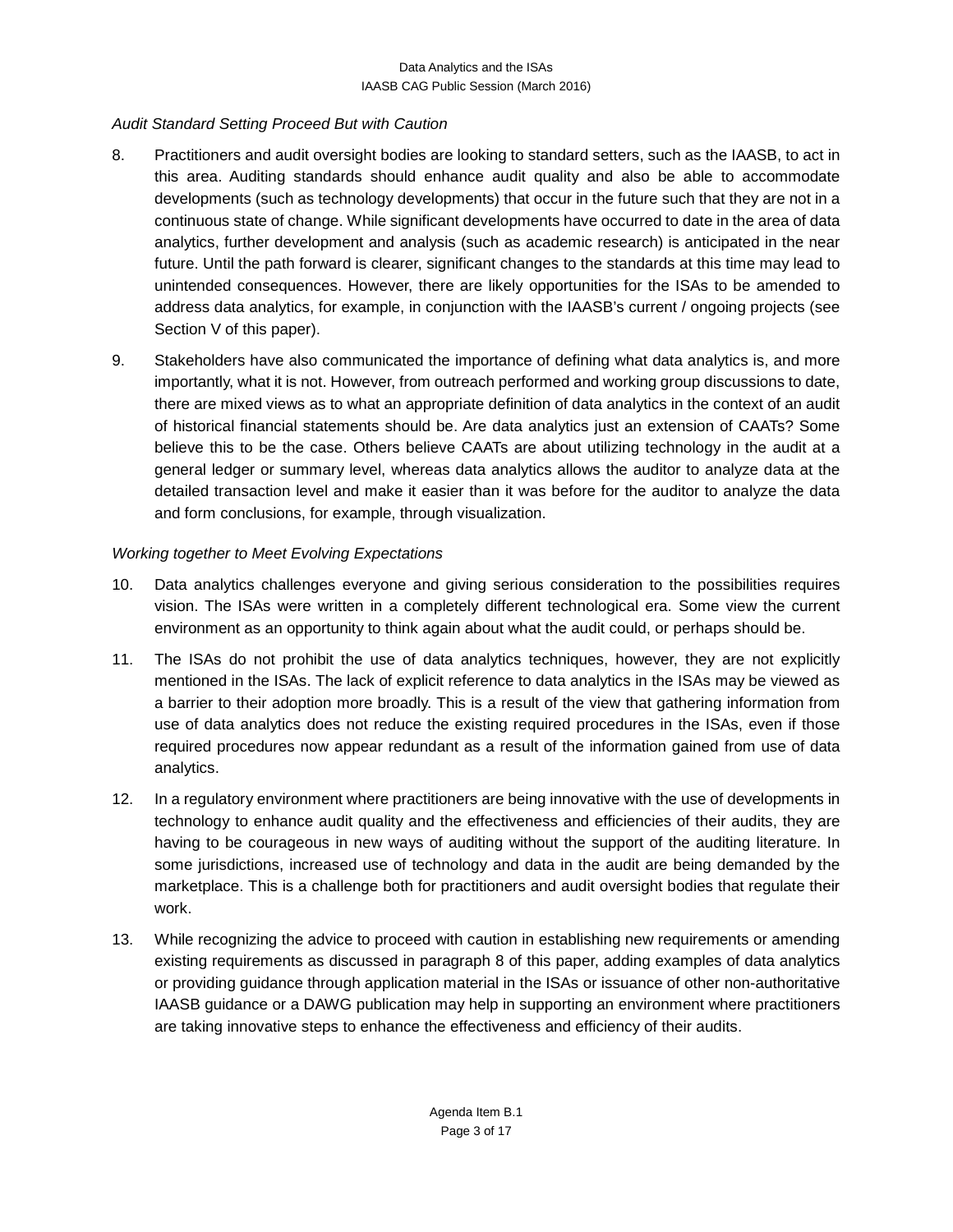## **Section II – History of changes to audit approaches following new developments**

14. In the history of the audit profession, there have been shifts in how the audit is executed as the environment in which companies operate, and in which audits are performed, transforms. An overview of some of these developments in the recent past is illustrated in Table 1.

| Pre 1980        | <b>Substantive Based Approach</b>                                                                                                                                                                                                                   |  |  |  |  |  |  |  |  |
|-----------------|-----------------------------------------------------------------------------------------------------------------------------------------------------------------------------------------------------------------------------------------------------|--|--|--|--|--|--|--|--|
|                 | Human created, non-complex, limited size, analog data populations. Full<br>population coverage, no sampling needed.                                                                                                                                 |  |  |  |  |  |  |  |  |
|                 |                                                                                                                                                                                                                                                     |  |  |  |  |  |  |  |  |
| 1980-1995       | <b>Substantive Based Approach</b>                                                                                                                                                                                                                   |  |  |  |  |  |  |  |  |
|                 | Human created, non-complex, digital data populations. Due to larger<br>populations, need for sampling. Momentum for further development of CAATs.                                                                                                   |  |  |  |  |  |  |  |  |
| 1995-2002       | Risk Based, System Based Approach                                                                                                                                                                                                                   |  |  |  |  |  |  |  |  |
|                 | Human and machine created, complex, digital data populations in ERP. More<br>focus on manual, automated and information technology (IT) dependent<br>controls and IT General Controls (ITGC), less on detailed testing.                             |  |  |  |  |  |  |  |  |
| 2002-2014       | <b>More Balanced Top Down Risk Based Approach</b>                                                                                                                                                                                                   |  |  |  |  |  |  |  |  |
|                 | IAASB and U.S. Public Company Accounting Oversight Board developments:<br>substantive testing for all major balances, transactions and disclosures.<br>Limited experience in electronic data retrieval and data consolidation process.              |  |  |  |  |  |  |  |  |
| 2014 and beyond | Data Enabled Audit                                                                                                                                                                                                                                  |  |  |  |  |  |  |  |  |
|                 | Due to technological breakthroughs new powerful insight and evidence<br>gathering possibilities, enhancing audit quality. Increasing experience in<br>electronic data retrieval and consolidation using data analytics beyond<br>traditional CAATs. |  |  |  |  |  |  |  |  |

| Table 1. Changes to Audit Approaches following New Developments |  |
|-----------------------------------------------------------------|--|
|-----------------------------------------------------------------|--|

- 15. As illustrated in Table 1, historically, due primarily to far less complexity in the environment in which companies operate, the audit was able to address, at a granular level, a deep understanding of the entity and its operations.
- 16. Over time, due to increased complexity, higher volumes of data, regulation stimulated by highly public failures of companies and technology limitations, the audit has evolved into a risk based audit approach focused on areas of higher risk, with greater emphasis on controls established by an entity.
- 17. As a result of technological advancements data analysis provides an auditor with the tools to more effectively understand the entity and its operations. This concept is explored further in Example 1 below.

## **Section III – ISAs that contain reference to CAATs**

18. The ISAs do not make explicit reference to data analytics. The ISAs do acknowledge the use of technology in the audit, through use of CAATs. The following is a list of the ISAs and associated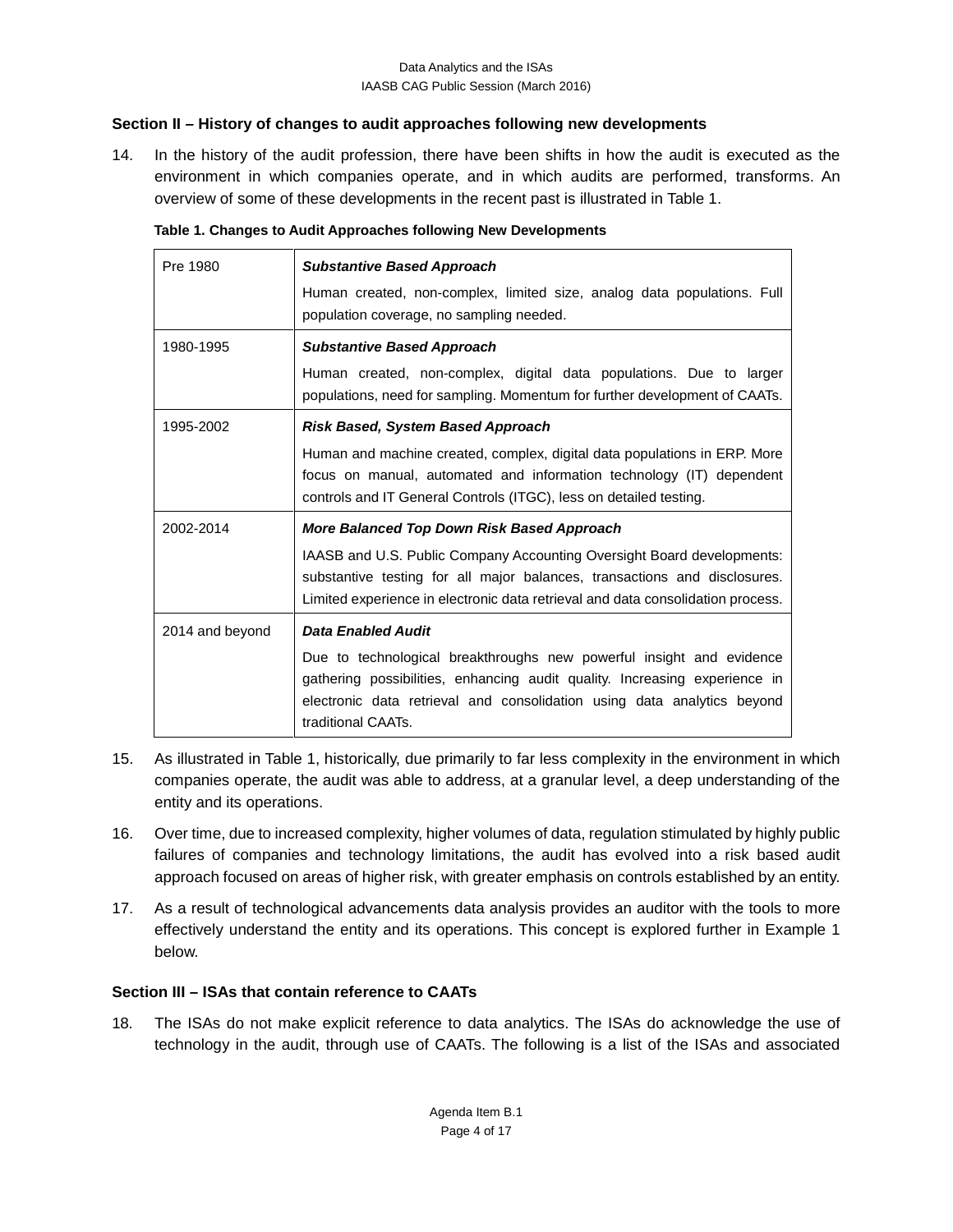paragraph references where reference is made to CAATs (Agenda Item 6-B contains further context of the nature of the reference):

- (a) ISA 240,<sup>2</sup> paragraph A37, Appendix 2 and Appendix 3;
- (b) ISA 300, $3$  Appendix;
- (c) ISA 315 (Revised), $4$  paragraph A91;
- (d) ISA 330,<sup>5</sup> paragraph A16 and A27; and
- (e) ISA 550, $6$  paragraph A36.

# **Section IV – Challenges being faced by stakeholders, including examples of current challenges with data analytics and the ISAs**

19. In addition to the challenges that practitioners encounter in executing audit procedures utilizing data analytics, there are numerous challenges, some of which are significant, before these procedures can be performed. Some of these challenges could directly affect the need for standard setting by the IAASB, while other challenges are more likely to have an indirect impact on the IAASB and the ISAs.

### *Challenges Indirectly Affecting Audit Standard Setting*

- 20. Practitioner challenges encountered which may be considered as indirectly affecting audit standard setters are as follows:
	- (a) **Data acquisition** practitioners have noted challenges with obtaining the large data sets that are needed to effectively execute data analytics. In most instances, the entity's data needs to be transferred to the auditor, and in addition to concerns related to data security and privacy, having sufficient infrastructure to store and then process data analytics tools on the data can be challenging due to the size of the data.
	- (b) **Conceptual challenges** when performing an audit that involves data analytics, the audit team is requesting information from the entity and asking questions that have not been asked in the past. The approach to certain areas of the audit where data analytics is utilized is also quite different to what the entity may be used to seeing, and may be hesitant to provide all of the information being requested.
	- (c) **Legal and regulatory challenges** these include concerns regarding data security and privacy, but also jurisdictional law and regulation that in some cases prohibit data from leaving the jurisdiction within which the entity is located. This can be particularly challenging when the

<span id="page-4-0"></span><sup>2</sup> ISA 240, *The Auditor's Responsibilities relating to fraud in an audit of financial statements*

<span id="page-4-1"></span><sup>3</sup> ISA 300, *Planning an Audit of Financial Statements*

<span id="page-4-2"></span><sup>4</sup> ISA 315 (Revised), *Identifying and Assessing the Risks of Material Misstatement Through Understanding the Entity and its Environment*

<span id="page-4-3"></span><sup>5</sup> ISA 330, *The Auditor's Response to Assessed Risks*

<span id="page-4-4"></span><sup>6</sup> ISA 550, *Related Parties*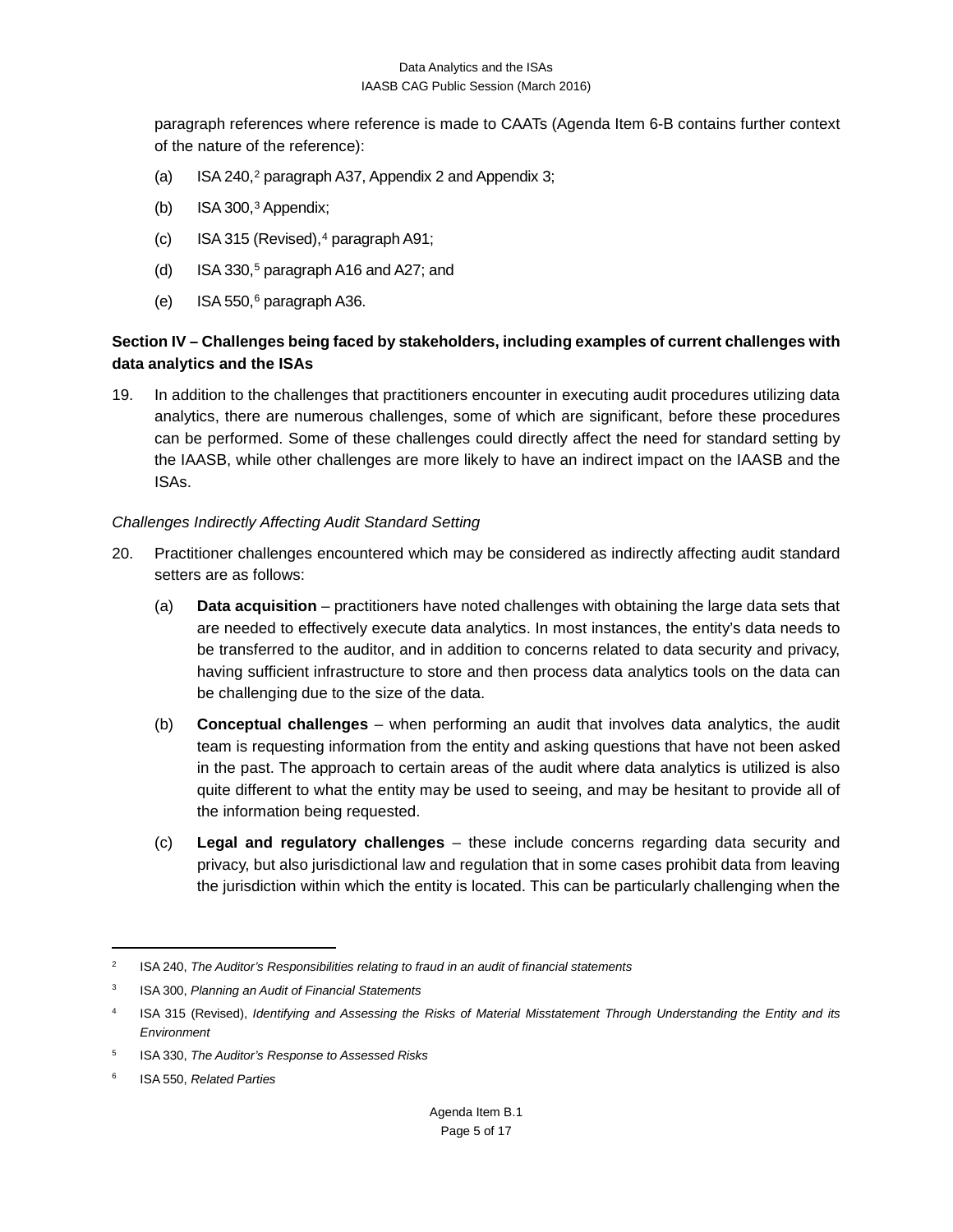auditor needs to transfer the data to IT facilities that may be located outside of the respective jurisdiction.

- (d) **Resource availability** a model currently being used by practitioners utilizing data analytics in the audit is, generally, skilled centralized resources supporting engagement teams. These skilled centralized resources are often data scientists and as the extent of use of data analytics in the audit grows, strain is put on the resources currently available.
- (e) **Over reliance on the tools being utilized** under the model where data analytics skills are centralized supporting the engagement teams, there is a risk that engagement team members may place too much reliance on the tools being utilized without fully understanding the capabilities and limitations of the tool(s).

## *Challenges Directly Affecting Audit Standard Setting*

- 21. Practitioner challenges encountered which may be considered as directly affecting audit standard setting are as follows:
	- (a) **ITGC** data analysis triggers more questions regarding ITGCs and exceptions identified in the controls in the IT environment. Questions and challenges arise regarding what the minimum level of ITGC testing and the impact of the results of that testing should be when the auditor is using data analytics in the audit.
	- (b) **Independent validation of data** when majority of data utilized is internal. The ISAs require the auditor to establish the accuracy and reliability of information used in performing audit procedures. In a data enabled audit, where much or the majority of the data utilized is internally generated, what should the auditor be expected to perform to validate the reliability of the data? Considering the nature of the data being utilized, the ISAs could be expanded upon to provide greater specificity and guidance to auditors.
	- (c) **Validation of appropriateness and reliability of external data**. The auditor should not assume that data from third party sources is complete and accurate. External data obtained from third party data providers may only be an aggregation of data obtained from multiple sources and may not have been subject to procedures to validate completeness, accuracy and reliability of data that is needed in an external audit context. The question for standard setters becomes, what procedures could the auditor reasonably perform to validate completeness, accuracy and reliability of externally obtained data? How is this different from the premise in the ISA that information obtained / validated by a third party provides audit evidence or corroborating audit evidence? This is an area that is also being considered by the ISA 540*[7](#page-5-0)* Task Force.
	- (d) **What is the nature of the audit evidence** obtained via data analytics when used as a risk assessment procedure but also yielding additional audit evidence (i.e., more than a risk assessment procedure but not meeting current requirements to be considered a substantive analytical procedure)?

<span id="page-5-0"></span><sup>7</sup> ISA 540, *Auditing Accounting Estimates, Including Fair Value Accounting Estimates, and Related Disclosures*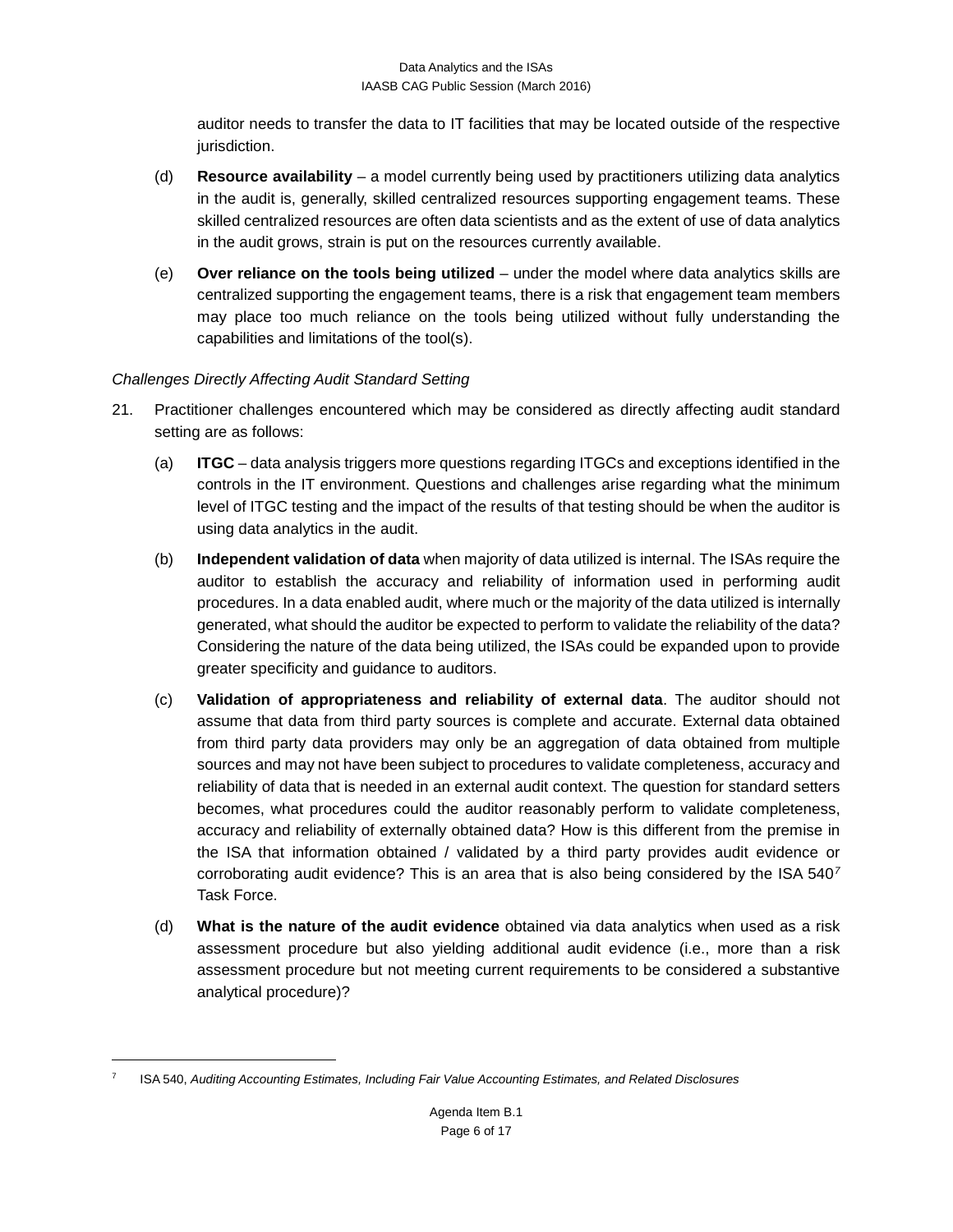- (e) **In the current risk and response nature of the ISAs**, how does an engagement team classify data analytics incorporated in the audit? Is the difference between tests of controls and substantive procedures relevant in a data enabled audit environment? Should the sometimes iterative nature of data analytics be reflected in the ISAs?
- (f) **Risk measurement** what does the implication of being able to measure risk precisely have on the audit? When the auditor has been able to analyze all transactions in a particular area of the audit for the entire period under audit, what does the auditor need to do to demonstrate that unexpected transactions have been adequately addressed in the audit?
- (g) **When does data analytics provide substantive evidence**? Should an auditor always go back to original invoices for certain assertions from a fraud perspective?
- (h) **What are the documentation requirements** when using data analytics? Does the audit team need to include all of the data and details of all of the routines that have been executed in the audit documentation?

## **Matter for CAG Consideration**

1. Representatives and Observers are asked for their views on the challenges identified and the DAWG's assessment of those that may be considered as indirectly affecting audit standard setting and those that may be considered as directly affecting audit standard setting.

## *Examples of Current Challenges with Data Analytics and the ISAs*

22. The following are examples that illustrate how data analytics are being currently used in common audit areas and discuss where auditors find challenges with the application of the ISAs. For purposes of illustration, we have assumed that the auditor has performed appropriate procedures to determine that the relevant data is complete and processed correctly into the auditor's data analytic tool.

### Example 1 – three-way match control for purchases

- The audit team obtains the data relating to all purchase orders, invoices and goods receiving documentation from throughout the audit period.
- The auditor's data analytic tool re-performs the three-way match of these documents. This is a typical control embedded in most companies' purchasing systems that agrees the quantity and price for a purchase order with the suppliers invoice and the goods receiving documentation that lists what was actually received. The auditor finds:
	- o 1,000 invoices (out of 1 million (i.e., 1%)) do not match but were still paid by the entity.
	- o The value of these invoices equates to ten times performance materiality.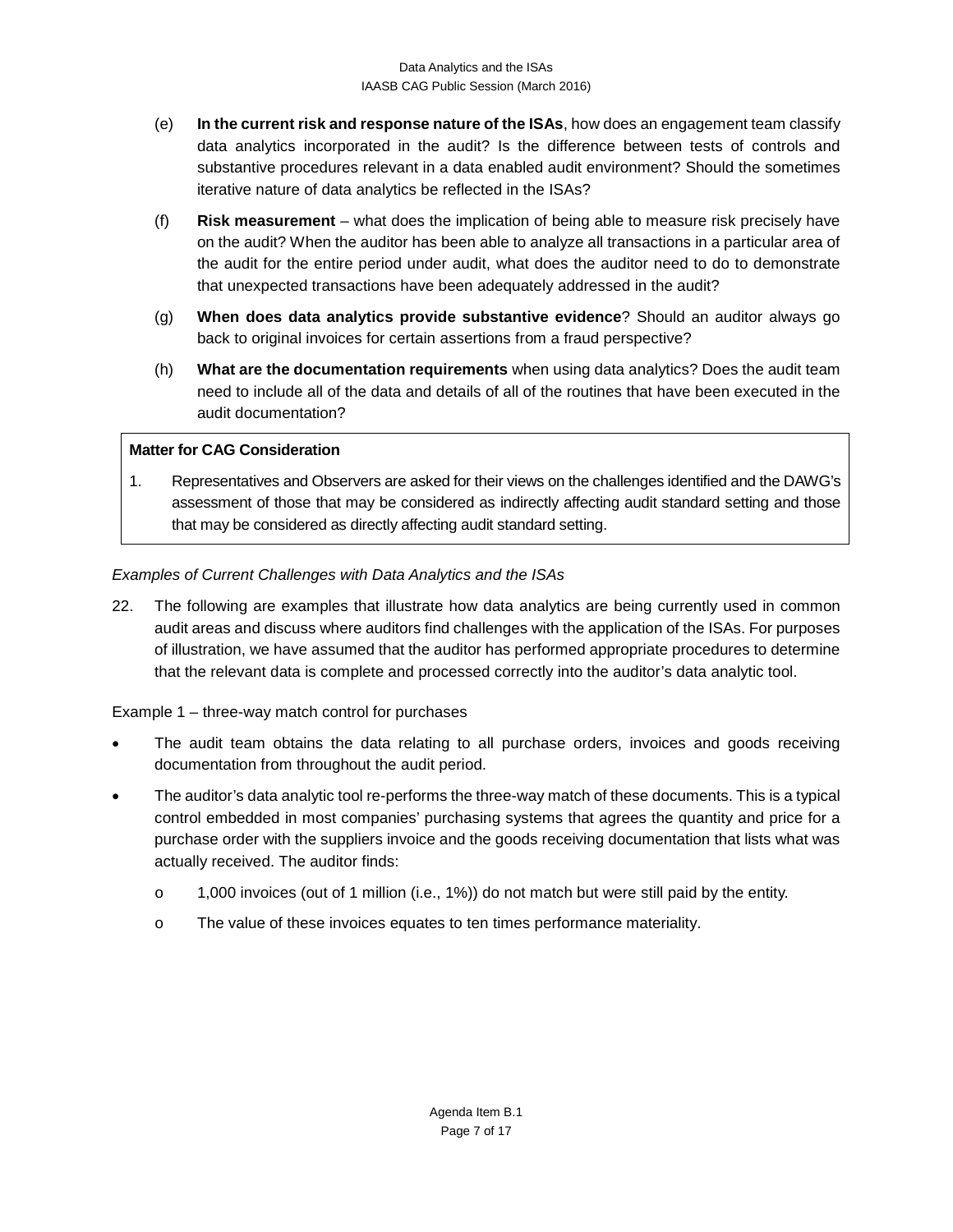### *Questions*

### A. Does this test achieve the requirements of **ISA 315 (Revised), paragraph 18**?

### **ISA 315 (Revised).18**

The auditor shall obtain an understanding of the information system, including the related business processes, relevant to financial reporting, including the following areas:

- (a) The classes of transactions in the entity's operations that are significant to the financial statements;
- (b) The procedures, within both information technology (IT) and manual systems, by which those transactions are initiated, recorded, processed, corrected as necessary, transferred to the general ledger and reported in the financial statements;
- (c) The related accounting records, supporting information and specific accounts in the financial statements that are used to initiate, record, process and report transactions; this includes the correction of incorrect information and how information is transferred to the general ledger. The records may be in either manual or electronic form;
- (d) through (f) not shown for illustration purposes.
- B. What other procedures does the auditor need to perform to meet the requirements of **ISA 315 (Revised), paragraph 20** for this part of the purchases process?

### **ISA 315 (Revised).20**

The auditor shall obtain an understanding of control activities relevant to the audit, being those the auditor judges it necessary to understand in order to assess the risks of material misstatement at the assertion level and design further audit procedures responsive to assessed risks. An audit does not require an understanding of all the control activities related to each significant class of transactions, account balance, and disclosure in the financial statements or to every assertion relevant to them. (Ref: Para. A96-A102)

C. Is this a test of control (**ISA 330, paragraph 10**) or a substantive test as described in **ISA 330, paragraph16**?

### **ISA 330.10**

In designing and performing tests of controls, the auditor shall:

- (a) Perform other audit procedures in combination with inquiry to obtain audit evidence about the operating effectiveness of the controls, including:
	- (i) How the controls were applied at relevant times during the period under audit.
	- (ii) The consistency with which they were applied.
	- (iii) By whom or by what means they were applied. (Ref: Para. A26-29)
- (b) Determine whether the controls to be tested depend upon other controls (indirect controls) and, if so, whether it is necessary to obtain audit evidence supporting the effective operation of those indirect controls. (Ref: Para. A30-31)

#### **ISA 330.16**

When evaluating the operating effectiveness of relevant controls, the auditor shall evaluate whether misstatements that have been detected by substantive procedures indicate that controls are not operating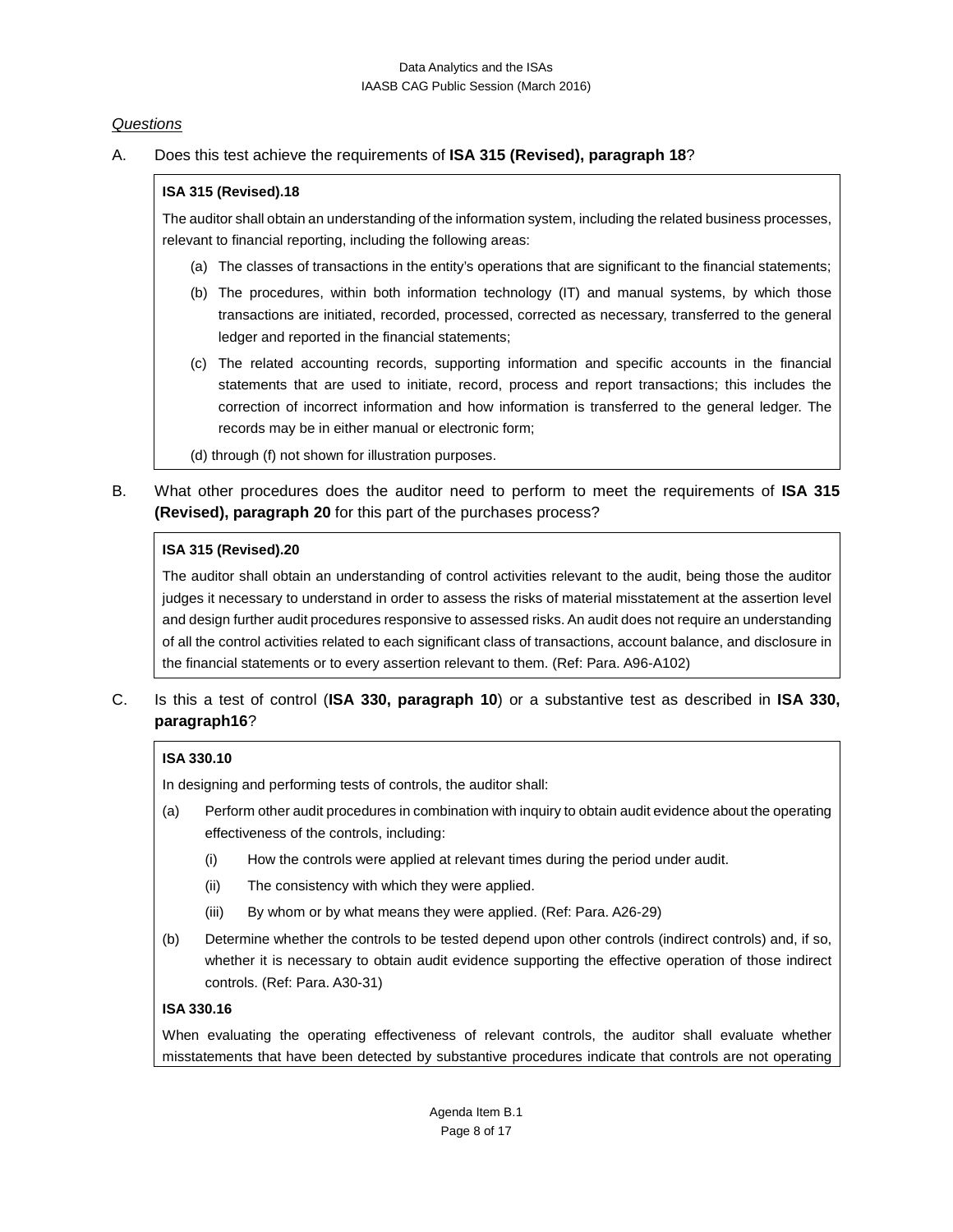effectively. The absence of misstatements detected by substantive procedures, however, does not provide audit evidence that controls related to the assertion being tested are effective. (Ref: Para. A40)

D. Assuming this is deemed to be a test of controls, what extent of testing of the 1,000 invoices is necessary to achieve **ISA 330, paragraph 17**?

# **ISA 330.17**

If deviations from controls upon which the auditor intends to rely are detected, the auditor shall make specific inquiries to understand these matters and their potential consequences, and shall determine whether: (Ref: Para. A41)

- (a) The tests of controls that have been performed provide an appropriate basis for reliance on the controls;
- (b) Additional tests of controls are necessary; or
- (c) The potential risks of misstatement need to be addressed using substantive procedures.

# **Discussion**

- The use of data analytics provides the auditor with information to help make informed inquires of the entity of the process and controls. The auditor supplements these inquiries with observation and inspection as appropriate to confirm that the process and three-way match is designed appropriately (assuming this is a test of control). The reperformance of the three-way match by the auditor throughout the audit period provides evidence that its operation continues for that period.
- However, there is a contrary view that the auditor cannot treat this as a test of control as the reperformance is considered a substantive test and therefore ISA 330, paragraph 16 prohibits the auditor to conclude on the operating effectiveness of the control. To treat this as a test of control the auditor would need to perform a separate test, typically based on an attribute sample of 25 items.
- Would it be more appropriate (based on having obtained and interrogated 100% of the instances of the three-way match) to accept that the auditor has obtained evidence that the three-way match operated as an effective control throughout the period and permit the auditor to adjust the nature, timing and extent of substantive procedures accordingly?
- For the 1,000 exceptions, the auditor determines whether these represent a failure in the operation of the three-way match control or represent different paths that purchases may take (e.g., currency variations were the reason for the price not matching). Currently, the auditor is expected to look for similar characteristics of the exceptions and 'collect' these so that they can determine whether this 'collection' has a higher risk of a material misstatement. For those that do contain a higher risk of material misstatement, the auditor performs procedures to determine the extent of any misstatements.
- The challenge for the auditor is that had the auditor used the current approach of testing an attribute sample of 25 items from a population of 1 million, there is only a very slight chance that the auditor would have identified one of the exceptions. However, using data analytics the auditor has obtained evidence of the effective processing of 999,000 items but is required to perform further audit procedures to resolve the remaining 1,000. Whilst the quality of evidence has significantly increased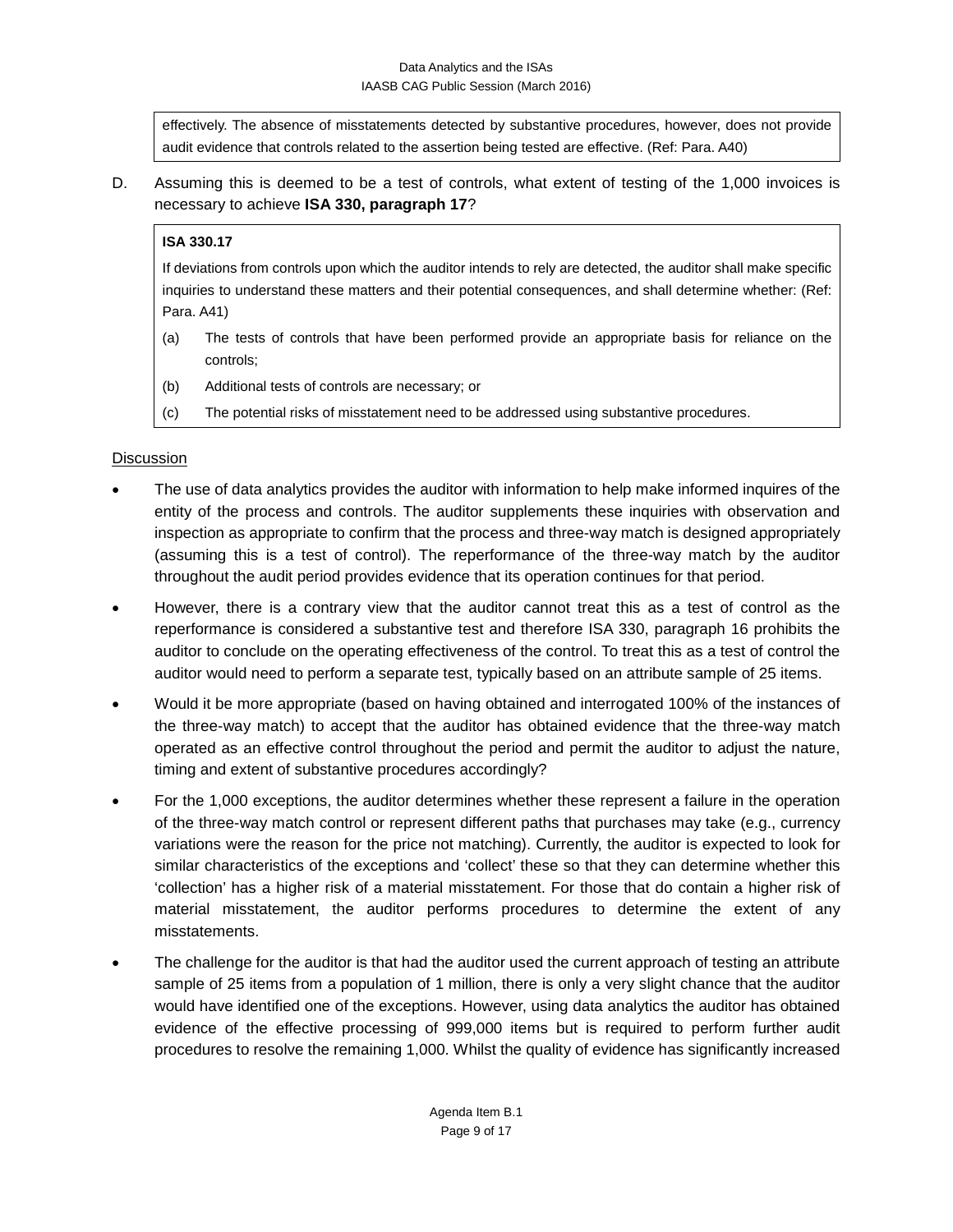so has the cost of performing the procedures. Some view this scenario as a barrier to adoption of the data analytic techniques.

- Could further guidance assist the auditor by:
	- o Acknowledging that the use of data analytic techniques can support the auditor's understanding of the flows of transactions as required by ISA 315 (Revised), paragraph 18?
	- o Clarifying when such an approach can provide evidence of the operating effectiveness of a control by amending ISA 330, paragraph 16?
	- o Providing further guidance to ISA 330, paragraph 17 to clarify what is expected of the auditor when exceptions are identified?
	- o Providing further guidance of the extent of substantive procedures as required by ISA 330, paragraph 18 when data analytics have been used to test a control?
	- o Or perhaps create a third testing technique (data analytics where 100% of a population is interrogated/tested) which is not solely a test of controls or a substantive test, but instead is just a testing technique that provides audit evidence? And it's up to the auditor to determine how much more evidence is required to form a conclusion on whether the audit assertion has been met, whilst keeping detection risk to an acceptably low level.

Example 2 – Performing substantive analytical procedures using highly disaggregated data

- The analysis below shows the daily sales made by a company throughout the accounting period. Performance materiality is established by the audit team as 3 million. The blanks represent weekends or holidays, although on some of these days there are still postings. For the auditor to obtain substantive evidence from this analysis:
	- o Is the auditor expected to set an expectation in accordance with ISA 520,<sup>[8](#page-9-0)</sup> paragraph 5(c)?
	- $\circ$  If so, what is an acceptable variance threshold in accordance with ISA 520, paragraph 5(d)?

#### **ISA 520.5**

When designing and performing substantive analytical procedures, either alone or in combination with tests of details, as substantive procedures in accordance with ISA 330, the auditor shall: (Ref: Para. A4-A5)

- (a) Determine the suitability of particular substantive analytical procedures for given assertions, taking account of the assessed risks of material misstatement and tests of details, if any, for these assertions; (Ref: Para. A6-A11)
- (b) Evaluate the reliability of data from which the auditor's expectation of recorded amounts or ratios is developed, taking account of source, comparability, and nature and relevance of information available, and controls over preparation; (Ref: Para. A12-A14)
- (c) Develop an expectation of recorded amounts or ratios and evaluate whether the expectation is sufficiently precise to identify a misstatement that, individually or when aggregated with other misstatements, may cause the financial statements to be materially misstated; and (Ref: Para. A15)

<span id="page-9-0"></span><sup>8</sup> ISA 520, *Analytical Procedures*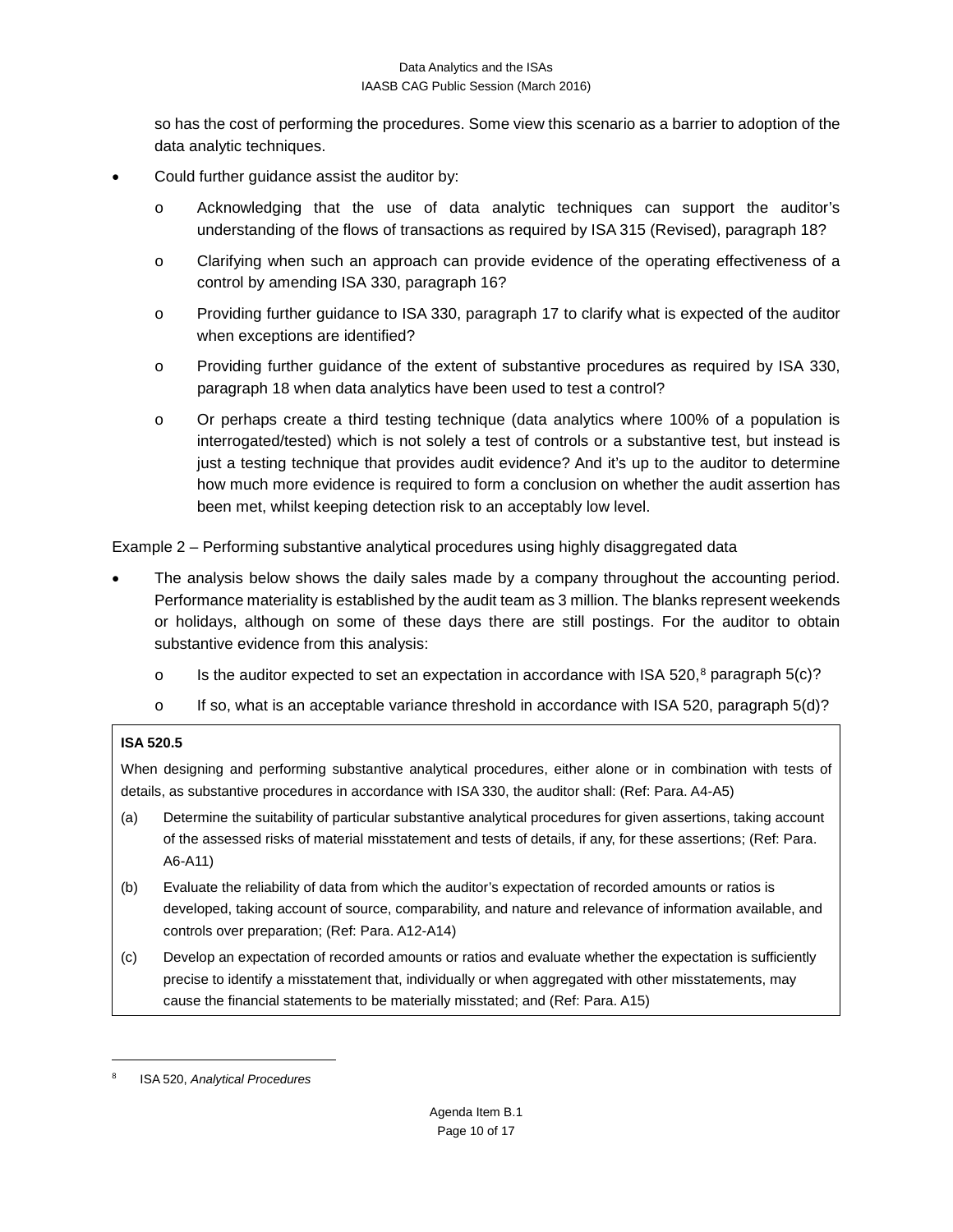(d) Determine the amount of any difference of recorded amounts from expected values that is acceptable without further investigation as required by paragraph 7. (Ref: Para. A16)

|              | <b>Jan 2014</b> | <b>Feb 2014</b>           | <b>Mar 2014</b>                   | Apr 2014                               | <b>May 2014</b>           | <b>Jun 2014</b> | <b>Jul 2014</b>           | <b>Aug 2014</b>             | <b>Sep 2014</b>                                                  | <b>Oct 2014</b> | <b>Nov 2014</b> | <b>Dec 2014</b>         | <b>Total</b>   |
|--------------|-----------------|---------------------------|-----------------------------------|----------------------------------------|---------------------------|-----------------|---------------------------|-----------------------------|------------------------------------------------------------------|-----------------|-----------------|-------------------------|----------------|
|              |                 |                           |                                   | (1,224,902)                            |                           |                 | (1,463,850)               | (1,222,793)                 | (1.961.883)                                                      | (1,320,457)     |                 | (489, 450)              | (7,683,335)    |
|              | (3.798.309)     |                           |                                   |                                        | $(906.834)$ $(1.863.000)$ |                 | (1.213.888)               | (95.975)                    | (1,668,520)                                                      | (1,693,803)     |                 | (651.550)               | (11, 891, 878) |
|              | (2.857.738)     | (3,755,499)               | (2,605,780)                       | (889, 050)                             | (9.975)                   | (2.165.861)     | (1, 595, 871)             |                             | (1,314,202)                                                      | (1,666,119)     | (2.014.328)     | (801.710)               | (19, 676, 134) |
|              | (11.843)        | (1,699,304)               | (2.548.945)                       | (1.737.226)                            |                           | (2.067.577)     | (1.250.149)               | (2.124.729)                 | (2,398,432)                                                      | (99.825)        | (1.108.389)     | (998.913)               | (16,045,330)   |
|              |                 | (1,548,759)               | (1,672,258)                       | (15, 542)                              | (1,389,058)               | (3, 107, 239)   | (14, 502)                 | (2,336,905)                 | (1,914,180)                                                      |                 | (1,321,546)     | (705.968)               | (14, 025, 958) |
|              |                 | (1.871.872)               | (2.132.630)                       |                                        | (876.139)                 | (1,870,495)     | 6,235                     | (1,771,882)                 | (10.231)                                                         | (2.781.516)     | (853, 402)      |                         | (12, 161, 932) |
|              | (2.508.729)     | (1.406.150)               | (2.314.893)                       | (2.201.372)                            | (614, 563)                |                 | (2,622,701)               | (1,715,119)                 |                                                                  | (1, 176, 970)   | (466, 456)      |                         | (15,026,953)   |
| 8            | (2,882,603)     | (67, 266)                 | (315, 404)                        | (950,769)                              | (1,788,870)               |                 | 5,548,465                 | (1,935,736)                 | (2,500,773)                                                      | (1, 226, 837)   | (13, 499)       | (60, 722)               | (6, 194, 015)  |
| 9            | (2.361.681)     |                           |                                   | (1.510.697)                            | (404, 429)                | (2,400,354)     | (768, 428)                | (213, 177)                  | (2.195.849)                                                      | (1, 111, 819)   |                 | (2, 447, 188)           | (13, 413, 621) |
| 10           | (2, 246, 951)   | (3, 173, 869)             | (3,371,648)                       | (2,000,313)                            | (163, 736)                | (1,451,191)     | (1,500,393)               |                             | (2, 121, 099)                                                    | (1,694,104)     | (2,934,650)     | (1,240,914)             | (21, 898, 867) |
| 11           | (34.107)        | (981, 882)                | (1.350.411)                       | (1,833,976)                            |                           | (2.566, 166)    | (1,893,911)               | (1,638,692)                 | (1.733.512)                                                      | (44, 157)       | (1.247.597)     | (743, 174)              | (14.067.585)   |
| 12           |                 | (2, 154, 239)             | (1.809.738)                       | (171, 188)                             | (3,516,400)               | (2,067,217)     | (18, 172)                 | (1, 553, 537)               | (1,941,591)                                                      |                 | (1.214.337)     | 161,207                 | (14, 285, 211) |
| 13           | (3, 235, 667)   | (2,090,055)               | (1,405,992)                       |                                        | (1,543,993)               | (1, 164, 949)   |                           | (831, 651)                  | (35, 340)                                                        | (220, 183)      | (1,334,540)     | (126, 157)              | (11, 988, 527) |
| 14           | (2.424.137)     | (2,330,715)               | (1,458,586)                       |                                        | $(2,048,883)$ $(812,633)$ | (36, 934)       |                           | $(3,076,083)$ $(1,148,162)$ |                                                                  | (848, 251)      | (1, 145, 686)   |                         | (15, 330, 070) |
| 15           | (1,965,664)     | (20, 662)                 |                                   | (1,603,397)                            | (2,063,067)               | (241, 615)      | (1,485,842)               |                             | (3, 168, 410)                                                    | (1,000,669)     | (102, 999)      | (2, 567, 899)           | (14, 220, 224) |
| 16           | (1,963,883)     |                           |                                   | (915, 860)                             | (1,795,774)               | (1,895,478)     | (1,582,944)               |                             | (1.595.593)                                                      | (1,619,061)     |                 | (1,404,030)             | (12, 772, 623) |
| 17           | (2.174.867)     | (3, 116, 815)             | (2,059,847)                       | (1,069,970)                            | (33, 343)                 | (1,791,598)     | (1,787,114)               |                             | (1,715,837)                                                      | (1,764,638)     | (2, 337, 387)   | (1,402,423)             | (19, 253, 838) |
| 18           | (32, 159)       | (1,681,523)               | (1, 577, 881)                     | (726,106)                              |                           | (1,932,611)     | (975, 043)                | (1,215,241)                 | (1,448,620)                                                      | (68, 967)       | (1, 259, 309)   | (1,654,614)             | (12.572.072)   |
| 19           |                 | (2, 260, 334)             | (1,852,618)                       |                                        | (1,981,896)               | (1,795,547)     | (16, 882)                 | (1,098,734)                 | (1,658,616)                                                      |                 | (1,628,932)     | (1, 172, 416)           | (13, 465, 975) |
| 20           | (3.713.710)     | (1,773,320)               | (1, 208, 139)                     |                                        | (1.112.918)               | (1, 185, 852)   | (33, 552)                 | (828, 574)                  | (95, 221)                                                        | (3,436,302)     | (1.256.809)     | (130.770)               | (14.775.167)   |
| 21           | (2.375.168)     | (2,045,637)               | (1,439,126)                       |                                        | (1,645,656)               | (254, 054)      | (2,911,132)               | (1,088,670)                 |                                                                  | (1,770,197)     | (1.844.020)     | (25, 415)               | (15, 399, 076) |
| 22           | (1.924.289)     |                           | (16,114) (489,426)<br>(2,693,996) |                                        | (1,449,802)               |                 | (1, 307, 525)             | (1,013,550)                 | (3.637.311)                                                      | (1, 567, 834)   | (35, 561)       | (3, 543, 895)           | (14.985.306)   |
| 23           | (2.222.853)     |                           |                                   |                                        | (1.607.129)               | (2.891.196)     | (1.523, 116)              | (23.523)                    | (1.845.828)                                                      | (1.873.203)     |                 | (7.642.989)             | (22, 323, 835) |
| 24           | (1.807.374)     | (2, 563, 143)             |                                   | $(2,619,632)$ $(2,210,919)$            | (271.544)                 | (1,843,272)     | (1,088,001)               |                             | (857.873)                                                        | (1,684,836)     | (2,726,344)     | (1,424,249)             | (19,097,189)   |
| 25           | (104.976)       | (2.261.192)               | (1.096.439)                       |                                        |                           | (1.819.670)     | (1.187.914)               | (1,477,253)                 | (1.757.072)                                                      | (851.913)       | (1,429,640)     |                         | (11.986.069)   |
| 26           |                 | (2.056, 901)              | (1, 536, 840)                     |                                        | $(5,507)$ $(3,226,447)$   | (1,481,193)     | (236, 433)                | (891, 310)                  | (2, 197, 902)                                                    |                 | (1,818,708)     |                         | (13, 451, 240) |
| 27           | (3.932.037)     | (1, 557, 900)             | (979.727)                         |                                        | (2.171.183)               | (1,880,292)     |                           | (959, 947)                  |                                                                  | (2,323,440)     |                 | $(1,568,742)$ $(1,697)$ | (15, 374, 965) |
| 28           | (1, 287, 228)   | (4, 180, 660)             | (1, 184, 007)                     | (3, 122, 932)                          | (2.134.467)               | (339, 781)      | (2.611.388)               | (898, 526)                  |                                                                  | (2, 161, 077)   | (3, 504, 372)   |                         | (21, 424, 437) |
| 29           | (1,069,941)     |                           |                                   | (2,481,399)                            | (2,687,293)               |                 | (532, 742)                |                             | $(1,205,258)$ $(2,521,784)$                                      | (2, 135, 454)   |                 | (1,915,631)             | (14, 549, 504) |
| 30           | (1,436,913)     |                           |                                   | (3.307.676)                            | (4.564.996)               | (4,649,478)     | (656.637)                 |                             | (4,938,151)                                                      | (2.001.604)     | (1.795.563)     | (925.182)               | (24, 276, 201) |
| 31           | (2,404,012)     |                           | (3.216.156)                       |                                        | (859, 358)                |                 | (2,891,212)               | (2.905.241)                 |                                                                  | (4, 472, 746)   |                 | 8,381,901               | (8,366,824)    |
| <b>Total</b> |                 | (50.776.838) (44.613.810) |                                   | (39.756.699) (34.117.940) (40.587.670) |                           |                 | (42.899.619) (30.690.726) |                             | (30.194.185) (47.233.832) (42.615.981) (34.962.815) (23.533.847) |                 |                 |                         | (461,983,962)  |

### **Discussion**

- It is very difficult for the auditor to set an expectation at such a granular level. However, being able to see the sales made on a daily basis enables the auditor to build a highly detailed understanding of the business. Presenting the information graphically can help identify patterns and develop expectations. Quite quickly, the auditor is able to determine patterns in the information and that there are clearly some unusual amounts – i.e., amounts that fall outside of that pattern. For example there is an 8 million debit on the last day of the year. In addition, there are some days when there are unusually large or unusually small revenues. Therefore, it is clear that the auditor can use this information to identify key items for testing and provides a useful tool for risk assessment purposes.
- However, can the auditor determine they have obtained substantive evidence over those days of the week when the sales fall within the identified pattern? Can this pattern be deemed an expectation under ISA 520, paragraph 5(c)? In other words, although the auditor did not set the expectation upfront, the daily analysis has enabled the auditor to develop expectations based on the information provided. Is this acceptable under ISA 520?
- If it is, how does the auditor set an appropriate threshold for which recorded amounts are acceptable without further investigation (ISA 520, paragraph (d))? Using performance materiality (i.e., 3 million) for each day would not enable the auditor to identify a material misstatement. However, using performance materiality divided by the number of days in the year (i.e., 3 million / 365) would provide such a small amount that every day would need to be investigated.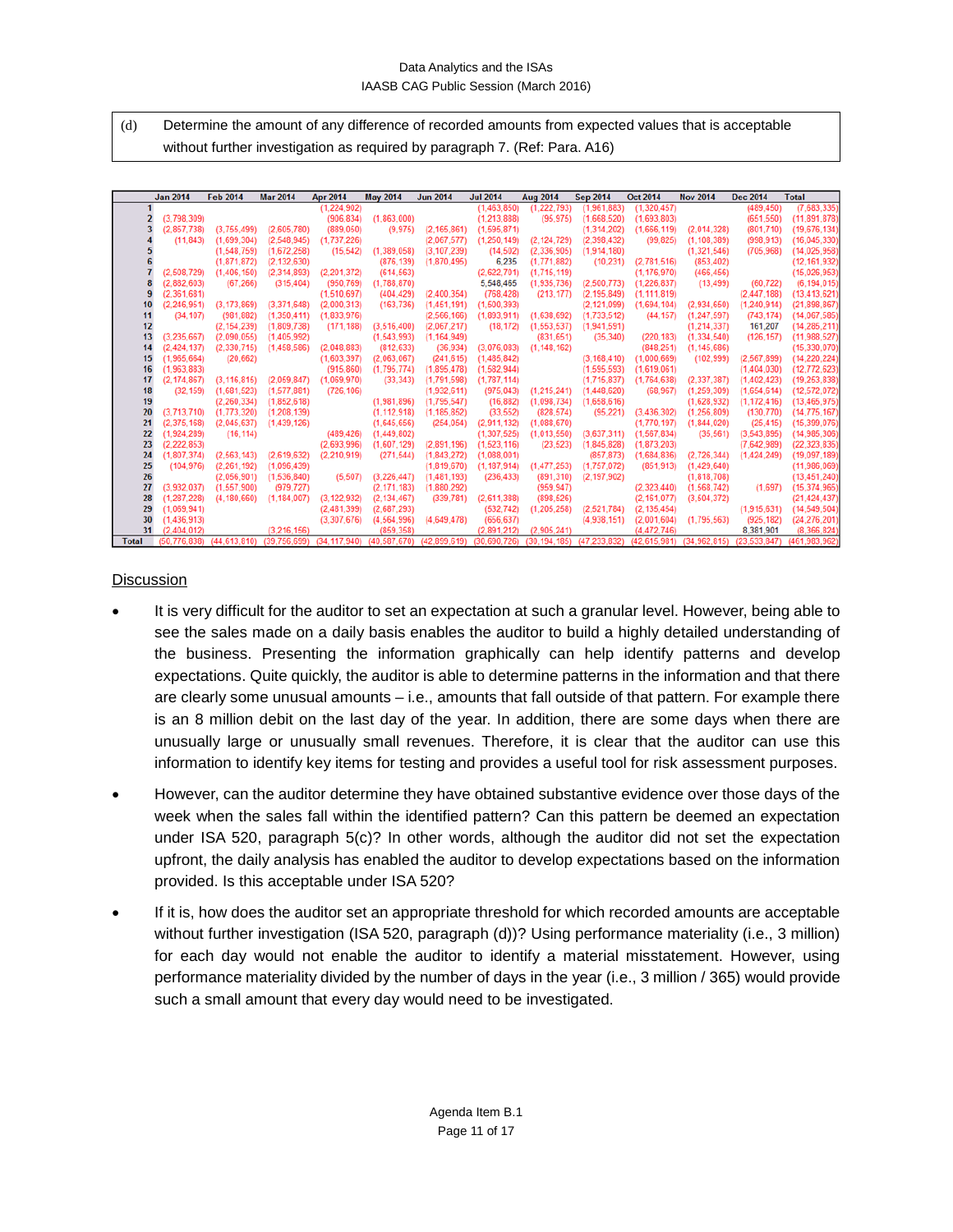Example 3 – Matching of sales invoices to cash receipts

- Assume this is a simple business that sells a product and recognizes revenue as the goods are dispatched
- The auditor obtains the sub-ledger information relating to the entire year under audit plus those transactions processed in the first 4 weeks of the new financial year
- The auditor's data analytic tool re-performs the matching of all sales invoices to the respective settlement, such as credit notes or cash
- The auditor summarises the total of sales invoices per month and how those invoices were settled, and finds that 5% of invoices remained unpaid or unsettled by the customer.
- The auditor confirms that an adequate provision has been made in the financial statements for those invoices raised before yearend but settled by credit notes after the year end.
- For the invoices that remain unpaid, the data analytic tool calculates the number of days the invoices have remained outstanding by customer and confirms that this agrees with the average for each customer from throughout the audit period. For example, customer X on average pays the invoice in 35 days and the number of days the unpaid invoice has been outstanding is 29 days.

# *Question*

If the pattern of unpaid invoices meets with the expectation of the auditor, does the auditor need to perform further substantive procedures, such as **ISA 330, paragraph 19**, on the unpaid invoices?

### **ISA 330.19**

The auditor shall consider whether external confirmation procedures are to be performed as substantive audit procedures. (Ref: Para. A48-A51)

# **Discussion**

- The auditor has obtained evidence that 95% of sales invoices raised in the year have been settled whether by cash or credit notes. Agreeing the invoices to cash provides third party evidence that the sale is real as the customer is unlikely to pay unless it accept the sale. (Note that for the purposes of this example, the auditor will separately test whether the sale is recognized in the correct accounting period and validate that the cash was received in the company's bank account).
- The outstanding invoices have been included in revenue and therefore there is a risk that the remaining 5% of revenue is being incorrectly recognized. However, using data analytics, the auditor can perform analysis on the remaining invoices to provide corroborative evidence that the invoices represent real sales.
- Is this considered sufficient and appropriate evidence on which the auditor can conclude on the existence of sales?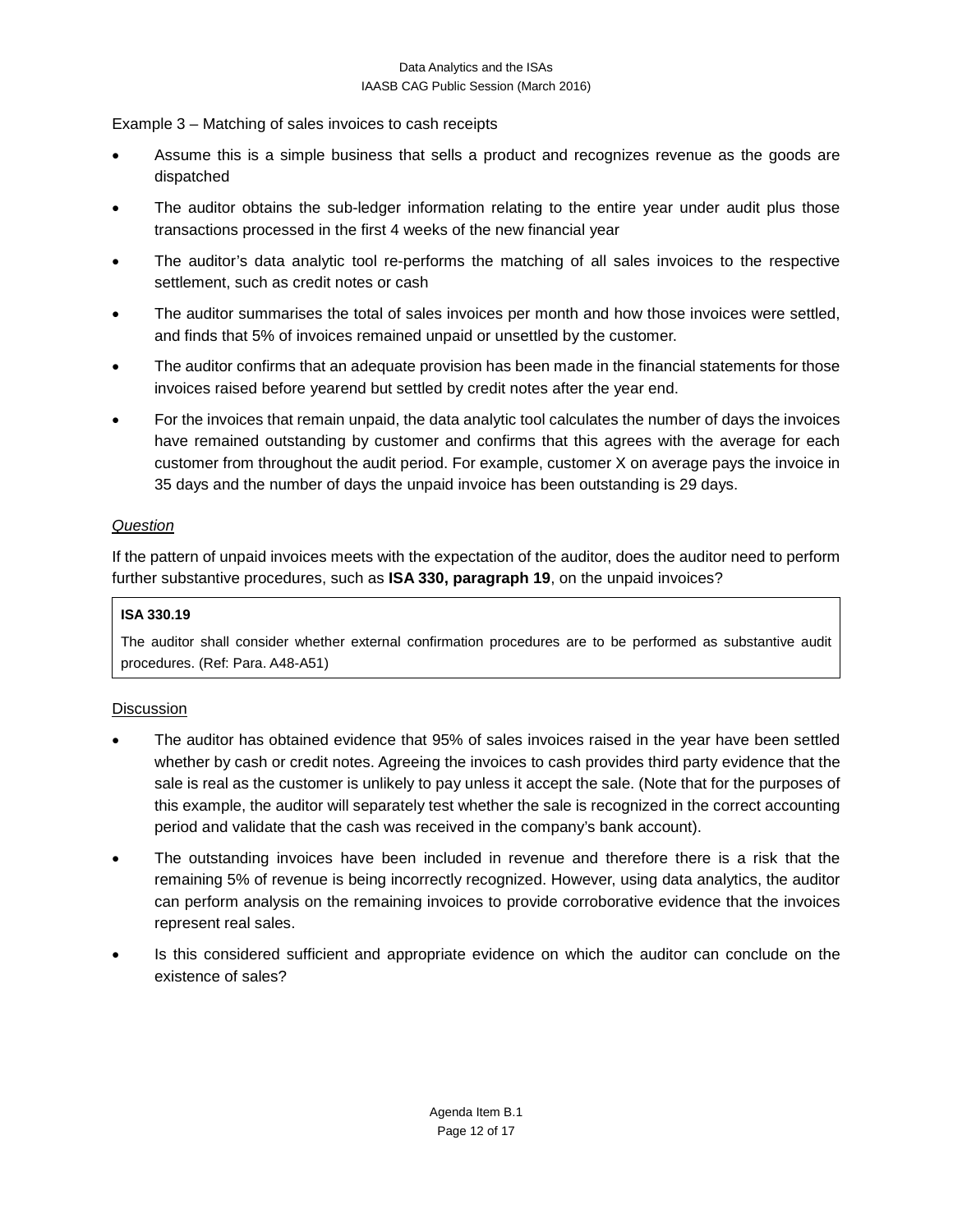## **Section V – Interactions with other IAASB projects**

*ISA 315 (Revised)*

- 23. ISA 315 (Revised) deals with the auditor's responsibility to identify and assess the risks of material misstatement in the financial statements, through understanding the entity and its environment, including the entity's internal control.[9](#page-12-0)
- 24. From outreach conducted to date, the use of data analytics in the audit may be an effective tool to be able to gain the required understanding of the entity and its environment. For example, in executing the requirements in ISA 315 (Revised) to understand the entity's internal controls, the auditor may follow transactions through the financial reporting process to understand the transaction flow. These procedures are currently performed primarily from discussions with the entity and following a sample of transactions through the financial reporting process. Using data analytics, tools are available to analyze all transactions in a particular process for an entire audit period, allowing the auditor to visualize all the paths the transaction took. This allows the auditor to see what actually occurred, and not focus on what should be occurring.
- 25. The Board has established a separate working group to conduct the initial work related to possible revisions to ISA 315 (Revised). At the March 2016 IAASB meeting, the Board is to consider preliminary staff views on ISA 315 (Revised) and the challenges that have been communicated to date by stakeholders. As the ISA 315 (Revised) working group begins its discussions, the DAWG will coordinate its activities with that working group, with the direct involvement of the DAWG in the ISA 315 (Revised) project as needed.

### *ISA 540*

- 26. In December 2015 the IAASB approved the commencement of a standard-setting project to revise ISA 540. The ISA 540 Task Force will be focusing on responding to calls for clearer or additional requirements or guidance to enable auditors to appropriately deal with increasingly complex accounting estimates and related disclosures, including the need to better guide auditors in obtaining sufficient appropriate audit evidence on which to base the auditor's opinion on the financial statements as a whole.
- 27. The IAASB, through its ISA 540 Task Force, will consider what revisions will be necessary to ISA 540 to promote audit quality in the varied and complex scenarios that arise today, and that are likely to continue to evolve in the future. In particular, the IAASB will consider how specific requirements in ISA 540 could be further enhanced or clarified, to drive auditors to perform appropriate procedures relating to specific types of accounting estimates, taking into consideration the processes and controls in place at the entity in developing those estimates, and reinforcing the application of professional judgment and professional skepticism.
- 28. With the increasing complexity of the business environment, including the increasing complexity of financial transactions that are entered into by companies, it has become necessary for the accounting standards to evolve in their ability to meet the needs of financial statement users in reporting the fair values of these financial instruments. Often, these estimates are influenced by large volumes of data, and the ISAs currently rely on the understanding of the estimate and the controls surrounding the

<span id="page-12-0"></span>ISA 315 (Revised), paragraph 1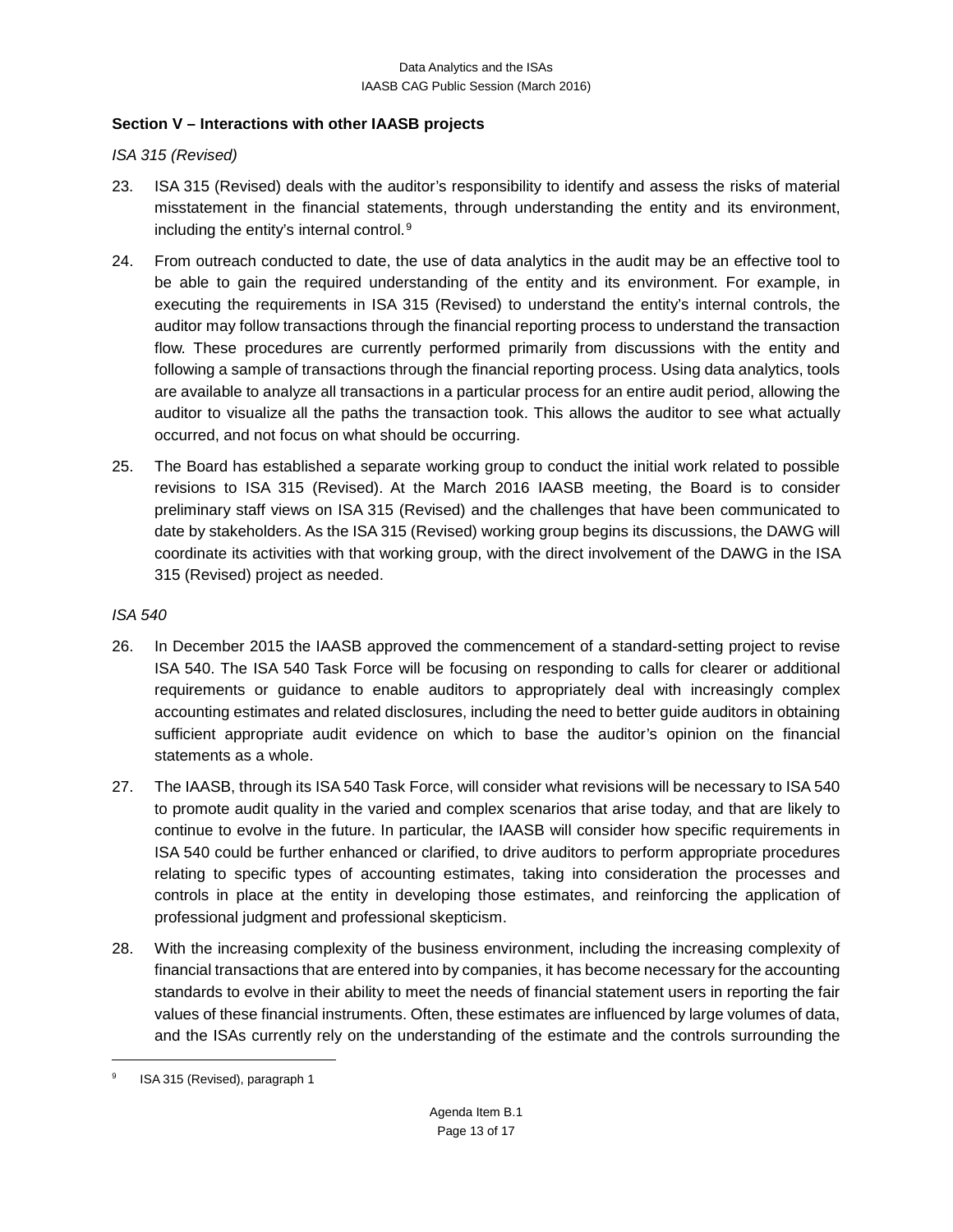systems that provide the information to develop the accounting estimate as part of the audit of the financial instrument. For example:

- Paragraph 8(c) of ISA 540 requires the auditor to obtain an understanding of how management makes the accounting estimates, and an understanding of the data on which they are based.
- Paragraph 8(c)(ii) of ISA 540 requires the auditor to obtain an understanding of the relevant controls around the accounting estimate.
- IAPN [10](#page-13-0)00<sup>10</sup> notes that controls are needed to ensure that data is completely and accurately picked up from external sources and from the entity's records and is not tampered with before or during the entity's use of such data.
- 29. From its outreach performed to date, the ISA 540 Task Force has heard that, due to the large volumes of data that feed into information systems that are then used in models to develop the accounting estimate, use of new data analytics tools may be valuable in addressing audit risks associated with these data sources. The ISA 540 Task Force and the DAWG will continue to coordinate as each of the respective group's work progresses, with the direct involvement of the DAWG in the ISA 540 project as needed.

# *Professional Skepticism*

- 30. The Board continues to take steps to emphasize the importance of professional skepticism in audits of financial statements through the ISAs, with the topic continuing to be a focus area within its current projects. For example, more explicit references have been made to professional skepticism<sup>[11](#page-13-1)</sup> within the IAASB's recently completed standard-setting projects addressing auditor reporting, the auditor's responsibility for other information, and disclosures.
- 31. Adopting and applying a skeptical mindset is a personal and professional responsibility for every auditor. The application of professional skepticism is influenced by personal traits, including fortitude (i.e., the strength of mind that enables the auditor to deal with matters arising during the course of the audit with courage), and the auditor's competence (e.g., knowledge, skills and experience).
- 32. Based on the nature of the procedures, the application of professional skepticism in a data enabled audit may be carried out and documented in a different manner than in a non-data enabled audit, however professional skepticism remains an important element of the auditors execution of the audit.
- 33. The DAWG and the IAASB's Professional Skepticism Working Group recognize the importance of coordination between the two WG's activities, particularly for the DAWG in understanding the findings of any research that may be conducted in the area of data analytics in the audit, and its impact on professional skepticism of the auditor.

<span id="page-13-0"></span><sup>10</sup> International Auditing Practice Note (IAPN) 1000, *Special Considerations in Auditing Financial Instruments*

<span id="page-13-1"></span><sup>&</sup>lt;sup>11</sup> For example, as part of the disclosures project, new application material emphasizes the concept of professional skepticism when evaluating the effect of misstatements in disclosures (see paragraph A17 of ISA 450, *Evaluation of Misstatements Identified during the Audit*. Also, ISA 700 (Revised), *Forming an Opinion and Reporting on Financial Statements,* requires the inclusion of the statement, "As part of an audit in accordance with ISAs, we exercise professional judgment and professional skepticism throughout the audit" in the Auditor's Responsibilities for the Audit of the Financial Statement section of the auditor's report."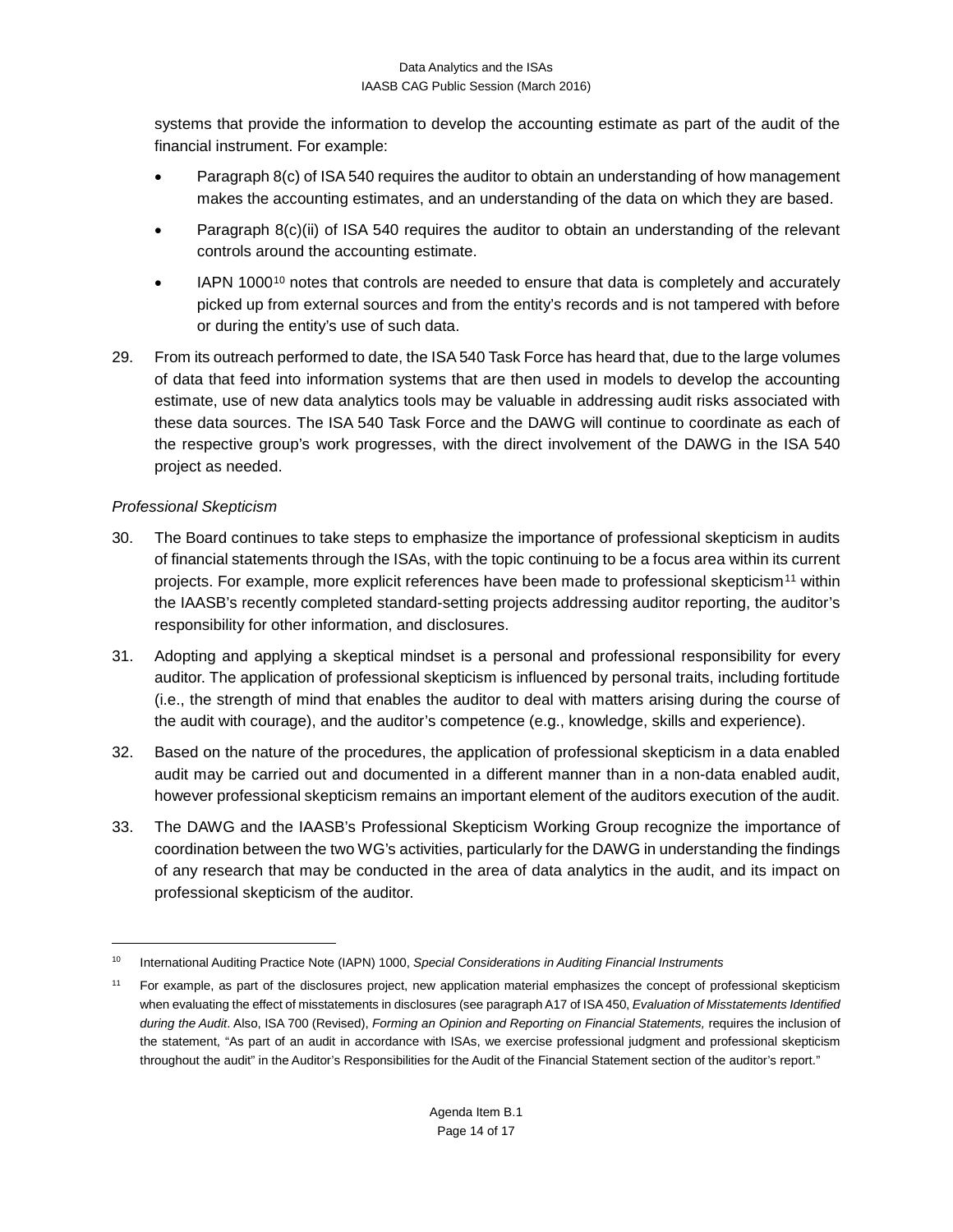## *Quality Control*

- 34. The IAASB's [Invitation to Comment](http://www.ifac.org/publications-resources/invitation-comment-enhancing-audit-quality-public-interest) (ITC),<sup>[12](#page-14-0)</sup> issued in December 2015, explores among other matters – the potential effects that practitioners' changing business models and structures have on audit quality. The ITC notes that in conducting audits, some practitioners use Audit Delivery Models (ADMs) that are different to the traditional engagement team structures. These ADMs are reactions to changes in the global business environment, technology developments that better facilitate the functioning of virtual engagement teams and, in some cases, to changes in how the entities being audited are organizing themselves.
- 35. One example of an ADM is centralized resources that are available to perform audit procedures at the request of individual engagement teams. In some cases, these centralized resources may be physically located in a jurisdiction or in a location other than where the majority of the engagement team is located.
- 36. In the context of data analytics, as noted in paragraph 20(d) of this paper, a model currently being used by practitioners utilizing data analytics in the audit is, generally, skilled centralized resources supporting engagement teams. As a result, the DAWG will liaise with the quality control working group in this area of common interest.

### **Matters for CAG Consideration**

2. Do Representatives and Observers agree with the DAWG's identification of interactions with other ongoing IAASB projects and those projects that the DAWG anticipates having direct involvement with?

### **Section VI – Ongoing efforts of others (such as member bodies) relevant to the IAASB's work**

# *Rutgers[13](#page-14-1) AICPA[14](#page-14-2) Data Analytics Research Initiative*

37. Established in December 2015, the Rutgers AICPA Data Analytics Research Initiative will undertake research projects that will focus on the potential for further integration of analytics into the audit process at a foundational level, in an effort to enhance audit quality. The scope of the research will encompass the testing of theory and methodology to inform the development of professional guidance on the application of audit data analytics.

# *Institute of Chartered Accountants of England and Wales (ICAEW)*

- 38. Initially through a series of articles, the ICAEW is engaging in a dialogue with its members regarding the topic of data analytics. The first publication in a series of expected publications is titled 'Data Analytics: International Auditing Perspectives', and explores data analytics in the audit, covering topics such as:
	- What data analytics can do and how they contribute to audit quality

<span id="page-14-0"></span><sup>&</sup>lt;sup>12</sup> Invitation to Comment—*Enhancing Audit Quality in the Public Interest: A Focus on Professional Skepticism, Quality Control and Group Audits*

<span id="page-14-1"></span><sup>&</sup>lt;sup>13</sup> Rutgers Business School, New Jersey, USA

<span id="page-14-2"></span><sup>14</sup> American Institute of Certified Public Accountants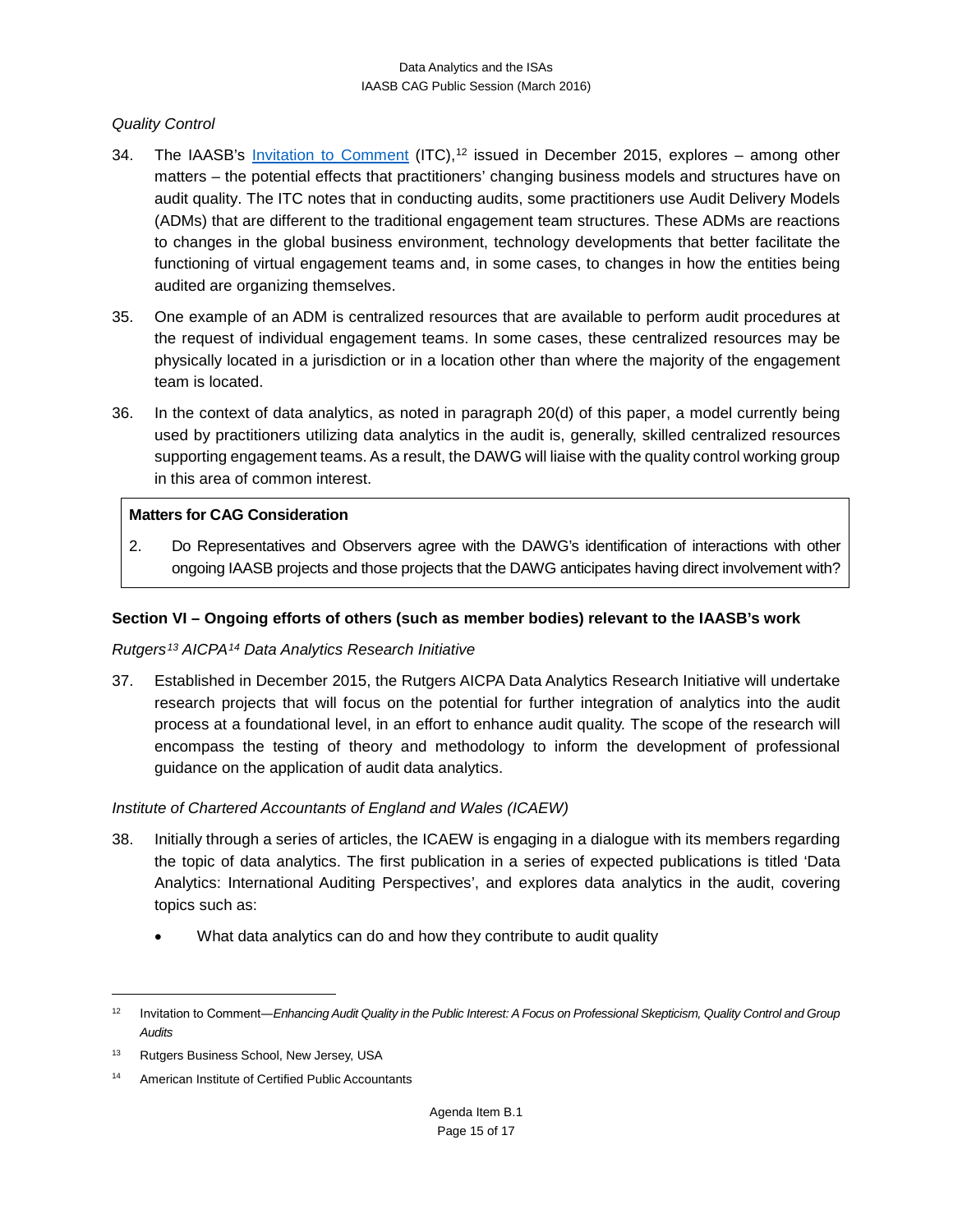- Routines, tools and solutions: technical challenges
- Work in progress and looking forward
- 39. The ICAEW's objectives through this series of papers is to facilitate a dialogue amongst practitioners and audit regulators and generally raise the level of awareness (particularly with audit committee members) with respect to the use of data analytics in the audit.

### **Matter for CAG Consideration**

3. To the extent Representatives and Observers are aware of activity occurring in their respective jurisdictions that would be relevant to the DAWG's work, please share that with the DAWG.

### **Section VII – DAWG's proposed way forward**

- 40. In considering the DAWG's discussions to date, input obtained from outreach performed to date and discussions with the IAASB and IAASB CAG, the DAWG is proposing to take the following steps to progress its work.
	- (a) **Continue with outreach discussions** including continuing discussions with those the DAWG has already obtained input from, as well as expanding the outreach to include input from stakeholders and jurisdictions that the DAWG has not yet obtained input from (for example, The International Forum of Independent Audit Regulators and NSS representatives from Africa, Asia Pacific and South America).
	- (b) **Development of an IAASB DAWG paper** with the objectives of providing stakeholders with an update of the DAWG's ongoing work and creating awareness of matters to be considered when using data analytics in an audit. Specific topics to be covered would include background, summary of current practice (based on DAWG outreach activities), acknowledge challenges with the use of data analytics in the audit and what the DAWG's next steps are expected to be. The DAWG's initial view is that this paper would be similar to the Integrated Reporting working group publication ['Exploring Assurance on Integrated Reporting and Other Emerging](http://www.iaasb.org/publications-resources/exploring-assurance-integrated-reporting-and-other-emerging-developments)  [Developments in External Reporting'](http://www.iaasb.org/publications-resources/exploring-assurance-integrated-reporting-and-other-emerging-developments) published in 2015. The DAWG intends to develop this paper and present for the IAASB's consideration at its June 2016 meeting. This would demonstrate that the IAASB is committed, through the activities of the DAWG, to the topic, without setting course on a standard setting direction at this time.
	- (c) **Active participation with ongoing IAASB projects** as noted in Section V of this paper, the DAWG anticipates active involvement in some of the IAASB's ongoing projects to contribute to the further progress of those projects, including where those standards might make reference to or include language related to data analytics, sharing with the other task force and working groups information from the DAWG's findings, as well as further informing the DAWG on matters related to data analytics and the ISAs.
- 41. **Possible responses to steps noted in paragraph 40 above** with the input gained from the DAWG's continued outreach and active engagement in other IAASB projects, consider additional possibilities for the way forward, including:
	- (i) Development of an IAPN or Staff Q&A which may address considerations for the auditor when using data analytics in accordance with the current ISAs.